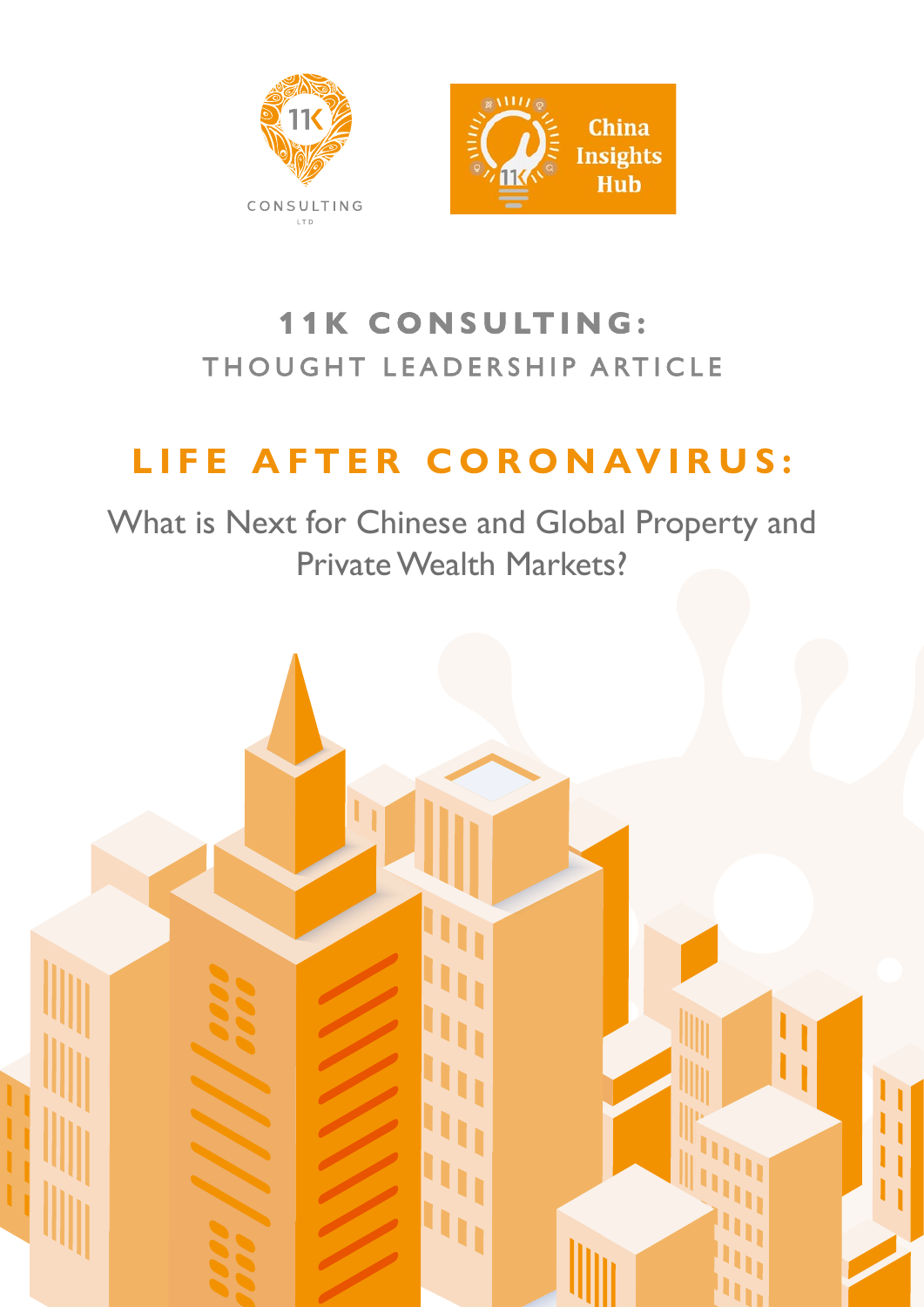## **KEY OUTTAKES:**

**Real estate-backed investment migration programmes (so-called 'hedge within a hedge' programmes) are on the rise. A country's healthcare system, air quality, and food security will be foremost in the minds of Chinese and international investors.** 

**'Epidemic prevention space' and public health security will be key considerations for high-net-worth individuals, particularly Chinese, when considering buying a property domestically or overseas. Proximity to offices and transport links will not be as important as before.**

**Technological innovation within property selling and buying, architecture, surveying, legal transactions and so on, has been on the rise. This upwards trajectory will continue, in order to strengthen business resilience and agility in this age of uncertainty.**

**Technological investment – from healthcare tech, biotech, cyber tech to education tech – is shown to be on the rise, as is investment in safe havens such as gold and real estate. Risk diversification is key to business and individual survival.**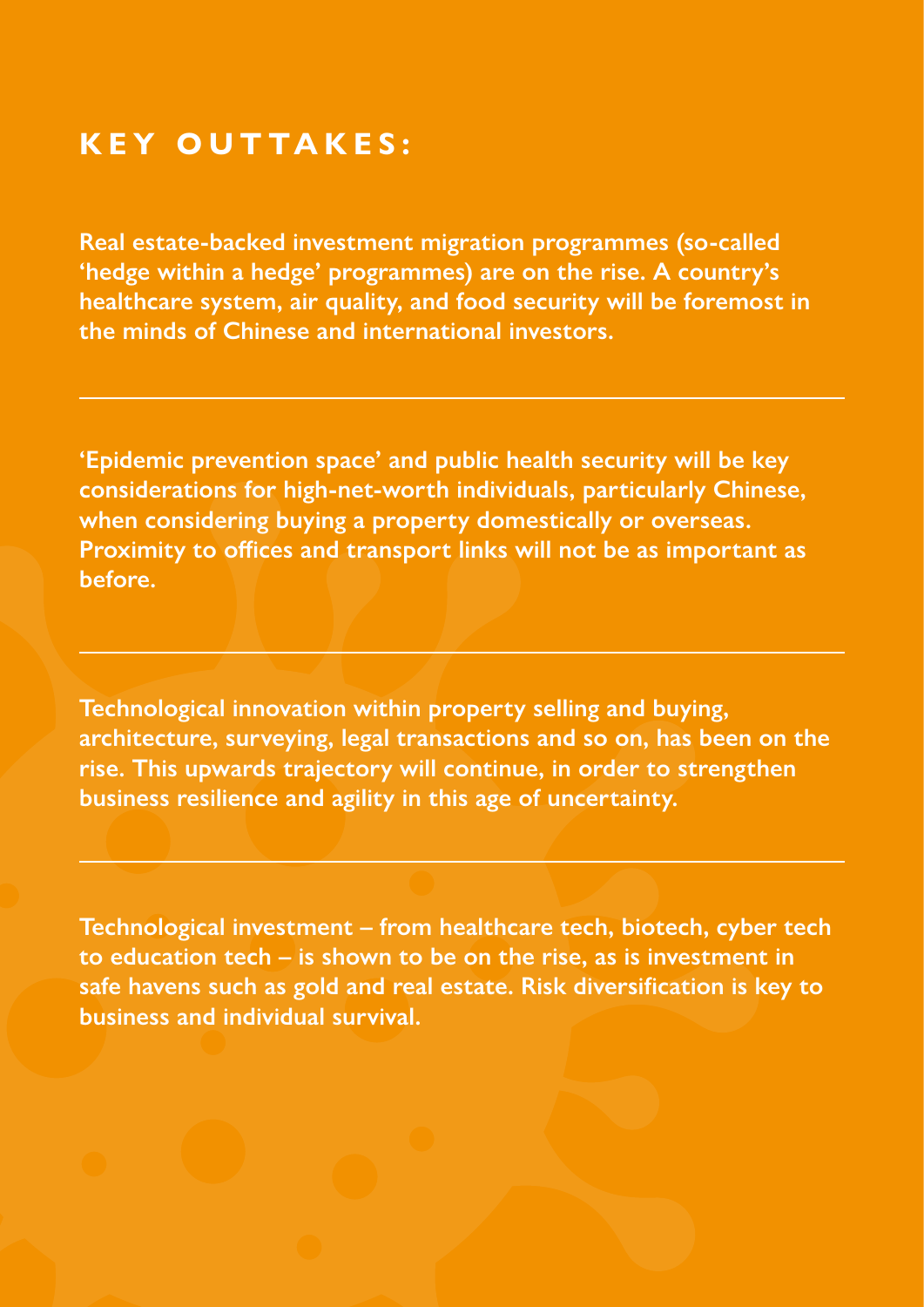**23 April 2020 (London) –** The Chinese word 'crisis' combines two distinct characters, 'danger' 危 and 'opportunity' 机. The current Coronavirus (COVID-19) pandemic has created crises within the economies of numerous countries, as well as for individuals who are suddenly out of work, or similar. Everyday life and business, all around the world, have been disrupted and their continued existence threatened. Yet, the pandemic also presents us with new opportunities; it has accelerated the birth of new ideas and innovation.

Property and private wealth markets are arguably two of the most traditional sectors; neither have the need for drastic innovation or change, unlike other fast-moving sectors such as retail, fintech, and travel. Nonetheless, the unprecedented circumstances surrounding the pandemic has forced all industries, and businesses of all sizes, to adapt to a world that suddenly relies almost entirely on digital platforms to continue operating. Sectors including property and private wealth are finding an urgent need for innovation.

For this 11K's Thought Leadership Article on Coronavirus (Part 1), **15 respected experts**  in the property, architecture, legal and private wealth sectors of China, Hong Kong, Singapore, the UK, and Montenegro, were interviewed to share how Coronavirus has impacted their

businesses, and to put forward their predictions on the future of property and private wealth markets.

High-profile interviewees included Addy Wong, CEO of **Centaline Property Agency Ltd** – Asia Pacific; Paddy Blewer, Director of **Henley & Partners UK; William Marriott,** Partner (Private Property) at **Charles Russell Speechlys LLP;** Edmond Yew, former Chairman of Planning and Development Division (2017-19) of **The Hong Kong Institute of Surveyors;**  Slavica Milic, Senior Marketing Manager at **Orascom Development Holding, Luštica Bay, Montenegro;** Philip Li, Partner at **DKLM LLP**; and others (see Appendix 1 for the full list of interviewees).

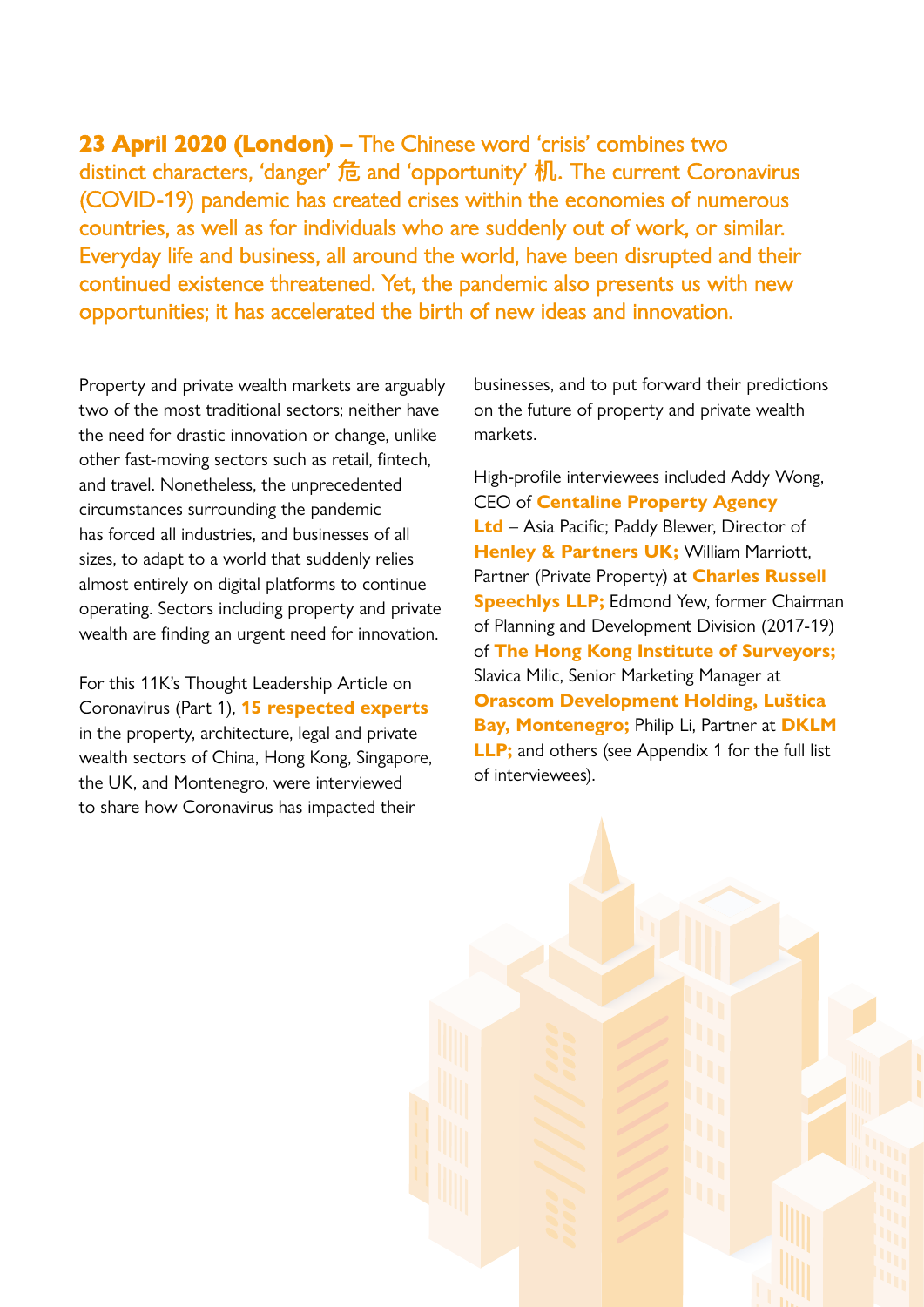# **KEY FINDINGS:**

**1.**

**Real estate-backed investment migration programmes (socalled 'hedge within a hedge' programmes) are on the rise. A country's healthcare system, air quality, and food security will be foremost in the minds of Chinese and international investors.**

Real estate-backed investment migration (IM) programmes (including migration to places such as Cyprus, Montenegro, Greece, Portugal and the Caribbean) are expected to be in greater demand, as Chinese and international investors will look to lock in long-term returns.

#### **Paddy Blewer, Director, Henley**

**& Partners UK,** commented that the pandemic has created significant market volatility, which has potentially retarded the value of high-net-worth individual (HNWI) wealth portfolios on a global basis.

"Investment migration products can be a solution to this challenge. Investment migration is an outstanding hedge against market volatility. Investment migration can facilitate the internationalisation of a wealth portfolio. This isn't about emigration. This is about being as global as your wealth can make you.

"Real estate-secured investment migration can be seen as a 'hedge within a hedge'. Real estate is a well-recognised long-term investment. However, asset valuation and yields can fluctuate. This volatility is again hedged by the enhanced global mobility provided by investment migration – a 'hedge within a hedge'," Mr Blewer said.

According to Dr Parag Khanna, founder of FutureMap, the pandemic could prompt many to relocate. "As the curtain lifts, people will seek to move from poorly governed and ill-prepared 'red zones' to 'green zones' or places with better medical care. Alternatively, people may relocate to places where involuntary quarantine, whenever it strikes next, is less torturous," Dr Khanna said in a recent media interview.

#### **Slavica Milic, Senior Marketing Manager, Orascom Development Holding, Luštica Bay, Montenegro,**

said that there has been an emerging market interest in Lustica Bay from China, bringing in an influx of travellers, property buyers and those searching for new business opportunities to the area.

"Real estate-secured investment migration can be seen as a 'hedge within a hedge'. Real estate is a well-recognised long-term investment. However, asset valuation and yields can fluctuate. This volatility is again hedged by the enhanced global mobility provided by investment migration – a 'hedge within a hedge',"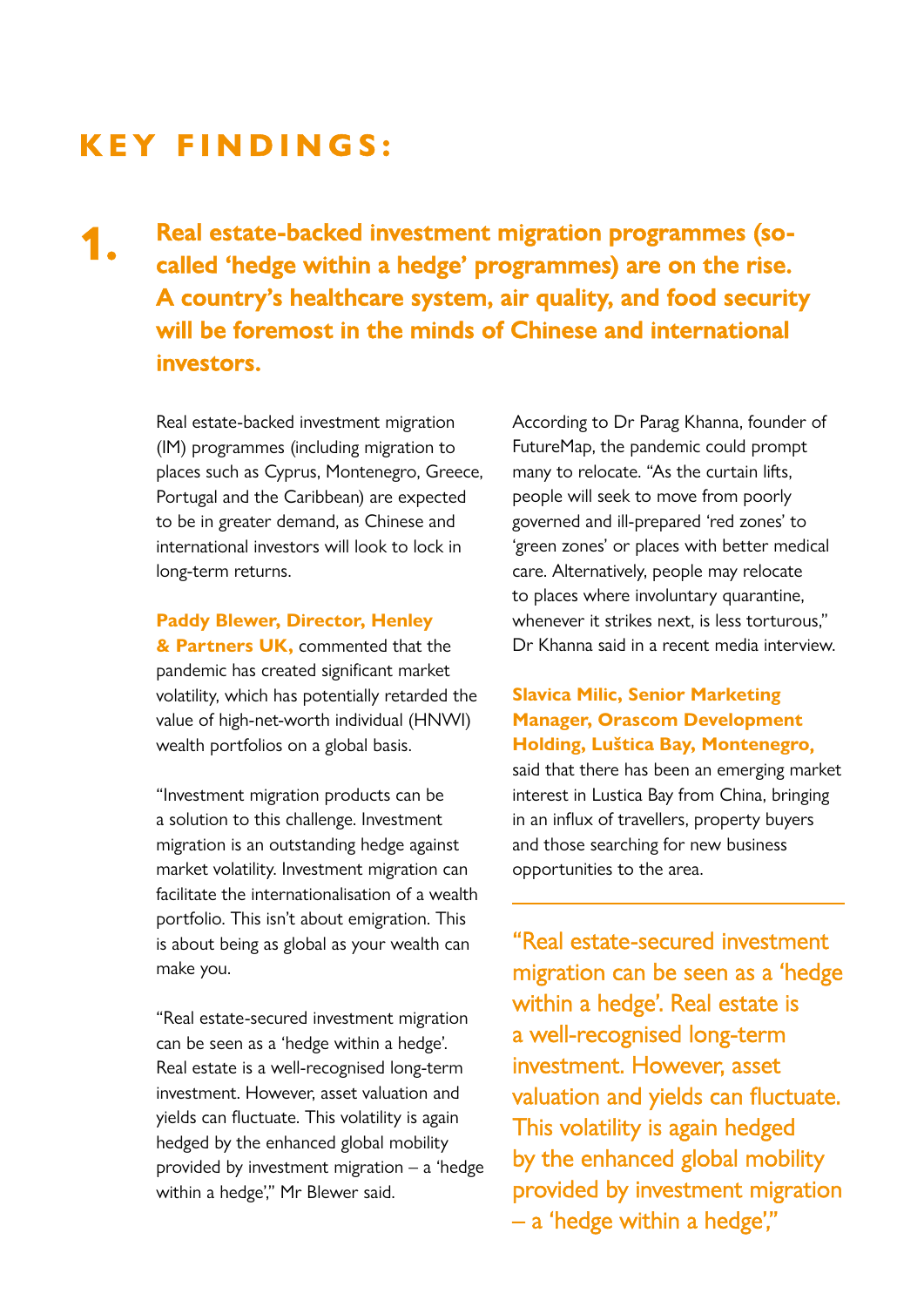She said: "With cautious optimism, we hope to witness this demand continue following the COVID-19 pandemic, mainly because of the varied and investment-appealing product and development offerings [we have at Luštica Bay]." She also cited the overall popularity of the destination as a reason she believes demand will continue. "The newest planned addition to the property portfolio, which will see the light of the day in the second half this year, is expected to generate investment migration interest from international, in particular Chinese, buyers." It is already noted that the motivations

of Chinese property buyers are changing due to the circumstances created by the pandemic and that IM-program marketing will adapt accordingly. Good air quality and access to public health services will be foremost in the minds of Chinese buyers after the pandemic; they will become priority considerations, alongside education. Investment programmes will adjust by placing more weight on each respective country's healthcare system, air quality, and food security in marketing efforts made towards Chinese buyers.

**'Epidemic prevention space' and public health security will be key considerations for high-net-worth individuals, particularly Chinese, when considering buying a property domestically or overseas. Proximity to offices and transport links will not be as important as before. 2.**

#### **Graham Rowan, Chairman, Opulent**

**Homes,** explained that, while physical security has always been an important consideration for HNW families looking for homes abroad, COVID-19 will now mean that health security will also be a top priority. Rowan said that HNW families will likely judge how each country's health system coped under the pressure created by the pandemic.

In densely populated cities, access to 'epidemic prevention space' – space within a home that can easily be transformed into a safe place for self-isolation – will become a strong selling point for Hong Kong and Chinese investors in the future.

**Addy Wong, Chief Executive Officer, Centaline Property Agency Ltd –** 

**Asia Pacific,** said that the pandemic has exposed the fact that Hong Kong, one of these densely populated cities, does not have good housing facilities, and lacks, especially, in sufficient space for isolation.

"I believe there will be a demand for an 'epidemic prevention space', a space that could be easily transformed into a safe place for self-isolation. This space should have built-in air purification and sanitation facilities, medicine and food storage areas, and also be equipped with internet, entertainment and indoor sports facilities, etc. There may be a huge demand for production in China and abroad.

"For developers, if they advertise that the house has such an 'epidemic prevention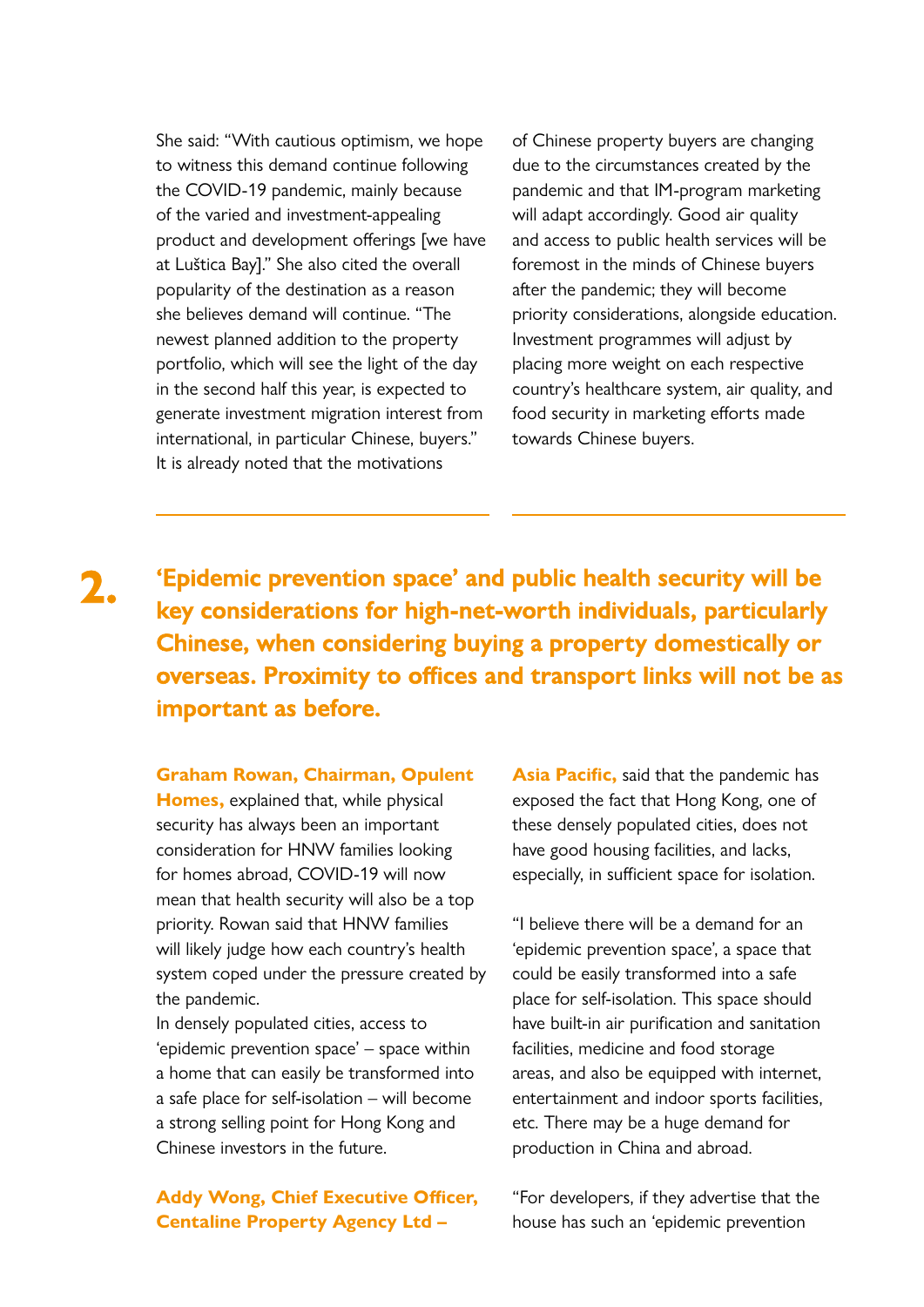space', it may be a big selling point. This space could typically be a storage room and be utilised as an epidemic prevention space when necessary."

This applies to other countries in Asia, such as Singapore, and in Europe too. **Joan Lim, Head of Investments, DWG Investment Ltd** commented that the primary factors of a good investment property may change as more people and companies start to get used to remote working.

"Already, this was a trend that was growing before the onset of COVID-19. We think that the virus has sped up the trend and that location and proximity to one's workplace

will not necessarily be a primary factor of where people choose to buy a home. Instead, other factors such as quality-of-life and affordability could become a stronger magnet for buyers."

"For developers, if they advertise that the house has such an 'epidemic prevention space', it may be a big selling point. This space could typically be a storage room and be utilised as an epidemic prevention space when necessary."

**3.**

**Technological innovation within property selling and buying, architecture, surveying, legal transactions and so on, has been on the rise. This upwards trajectory will continue, in order to strengthen business resilience and agility in this age of uncertainty.**

As a result of circumstances created by COVID-19, traditional property selling and buying agencies, property developers, architects, and solicitors are all being forced to innovate, use less face time and optimise technology to deliver all aspects of their services, from marketing, property viewing, constructing and designing buildings, to sales and contract signing.

The recent launch of **[Tech Nation 2020,](https://technation.io/report2020/)**  supported by BNP Paribas Real Estate and Openreach, revealed that the last 12 months saw a huge uptick of activity in the UK tech sector, which grew at a speed six times faster than any other sector in the UK in

2019. The tech sector's immense growth and progress have pushed the property sector into adapting, and into relying more heavily on tech in all aspects of business.

#### **Addy Wong, Chief Executive Officer, Centaline Property Agency Ltd – Asia Pacific,** said: "Before the pandemic, we had already launched Virtual Reality

(VR) apartment viewing services and will continue to optimise technology during and post-COVID-19. We will further strengthen our online marketing and I believe property developers will also do the same to survive and thrive."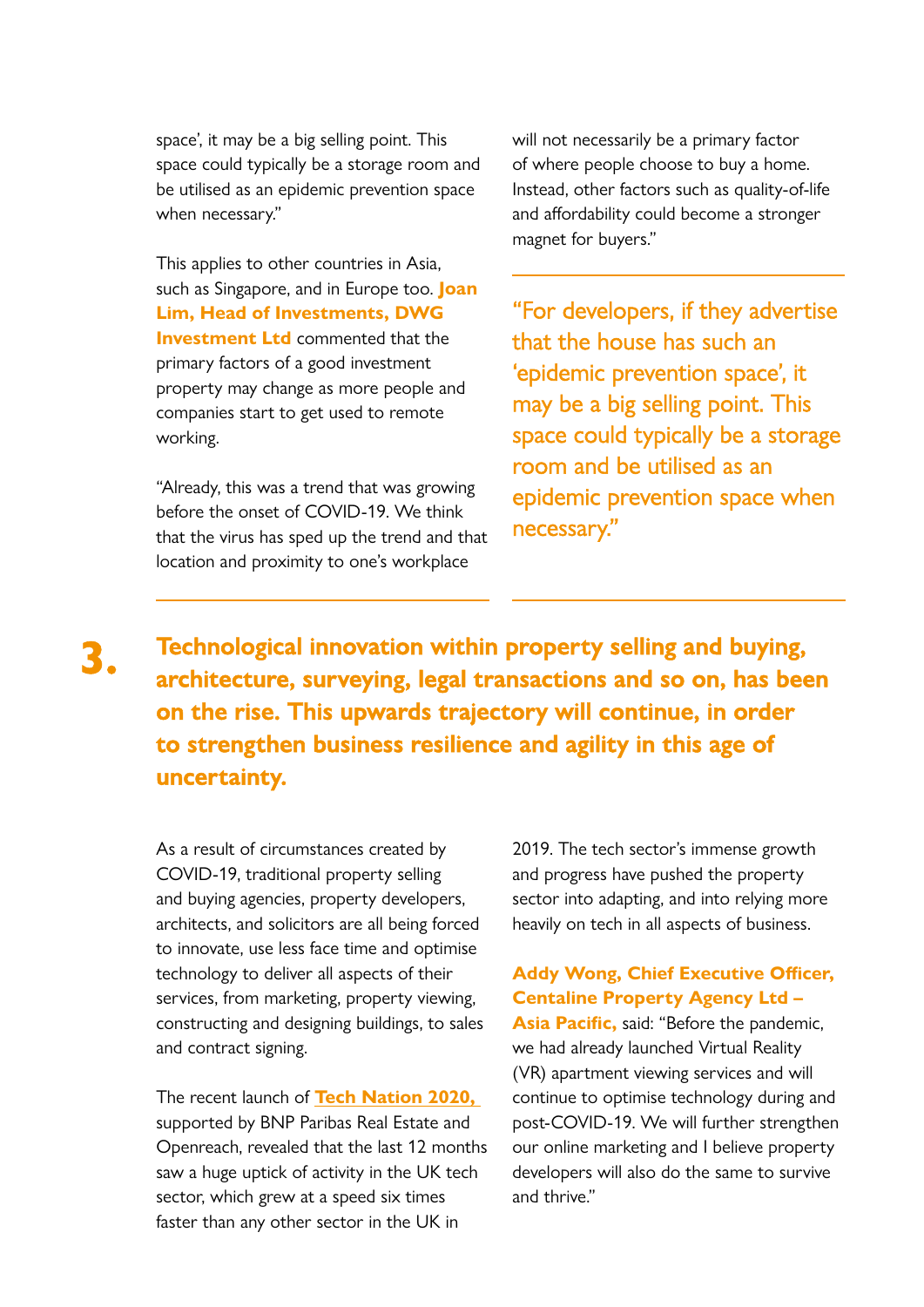This applies to independent Chinese property agencies such as Lessel Ltd in the UK and in China. **Belinda Zhu, Sales Director, Lessel Ltd** said that Lessel Ltd is moving all marketing campaigns from offline to online platforms as a direct result of people spending more time at home during the pandemic.

#### **Andrew Paulson RIBA ARB, Partner,**

**Lees Associates LLP,** believes that remote and virtual viewings of property will become more widespread, "something that we as architects can contribute to via the interactive BIM models that we produce as standard."

#### Likewise, **William Marriott, Partner (Private Property), Charles Russell**

**Speechlys LLP, said that the same trend** applies to the surveying and legal markets. "It will be essential to innovate and adapt to the market demands in the next 12 months, perhaps more than ever before. As an example, Land Registry [UK] is now coming under increasing pressure to adapt its procedures, as it does not currently accept transfer deeds that have been executed electronically," William said.

#### **Philip Li, Partner, DKLM LLP,** echoed

this. He explained that investment in legal technology will be a key priority for DKLM. Having recently invested heavily in a case management system, the firm will be investing in training staff to work more efficiently and effectively outside the office, moving from a paper-based file system to a paperless environment by the end of the year, investing in smart legal technology to improve interaction and document management with clients, and increasing the use of media-based video conferencing to conduct business meetings. He believes that working from home will likely now to be considered the norm as opposed to the exception.

"It will be essential to innovate and adapt to the market demands in the next 12 months, perhaps more than ever before. As an example, Land Registry [UK] is now coming under increasing pressure to adapt its procedures, as it does not currently accept transfer deeds that have been executed electronically,"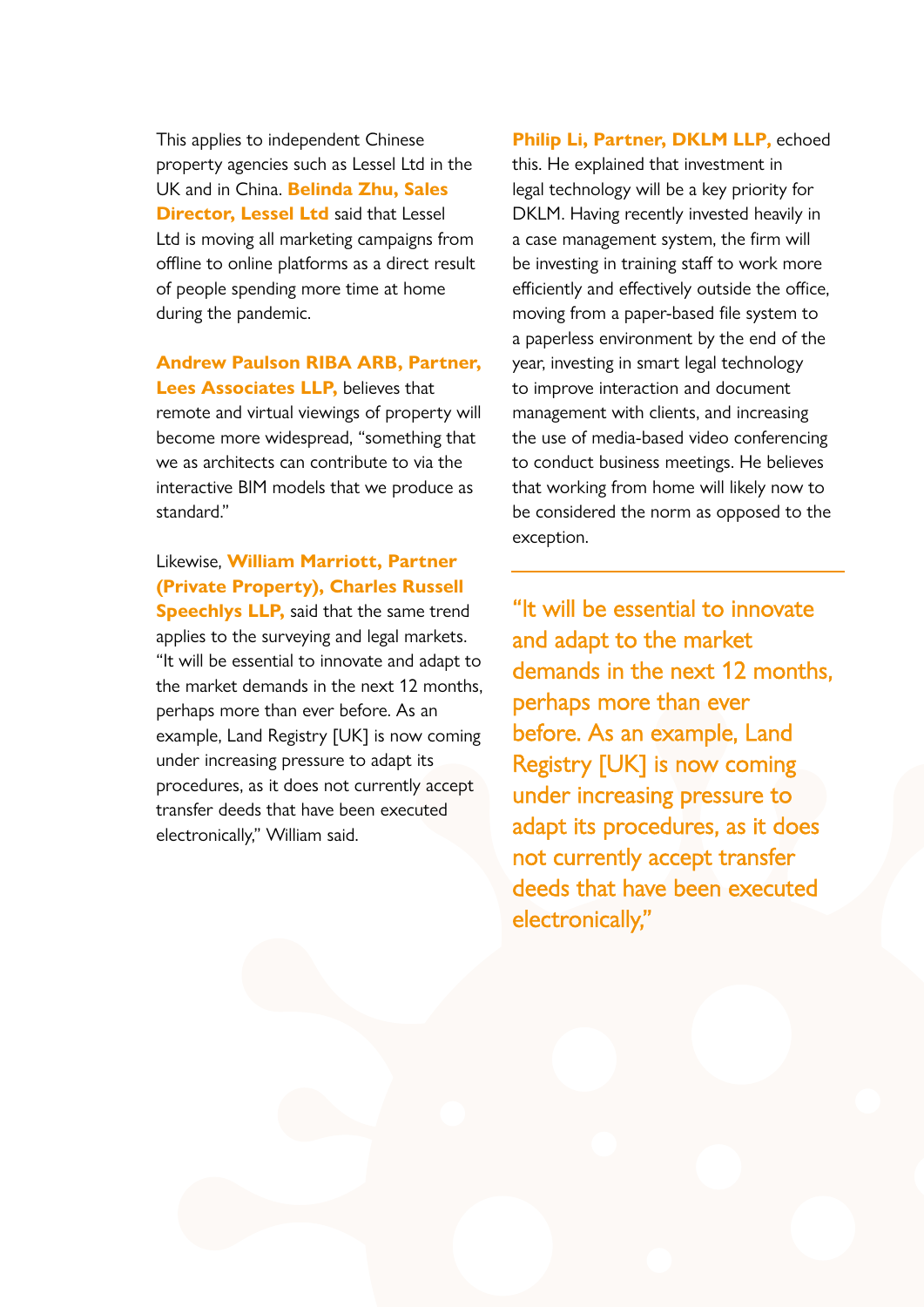#### **Technological investment – from healthcare tech, biotech, cyber tech to education tech – is shown to be on the rise, as is investment in safe havens such as gold and real estate. Risk diversification is key to business and individual survival. 4.**

Chinese and global private wealth industry experts predict that there will be greater demand for technological investments among HNW individuals and institutions. These investments will especially be related to healthcare tech, biotech, cyber tech and education tech, besides safe havens such as real estate and gold.

During March, Chinese start-ups and technology companies raised more than US\$2.5 billion, marking a record six-fold rise from US\$410 million in February, according to the Asian Venture Capital Journal.

Noticeably, Beijing-based online education start-up, Yuanfudao, raised US\$1 billion at a US\$7.8 billion valuation, as a direct result of schools closing their doors during the COVID-19 outbreak and students turning to online tuition. Hong Kong is no exception; students have been embracing online learning, with around 900,000 children studying at home since 3rd February.

#### **Cynthia Cho, Managing Partner, Terramont Private Wealth,** said: "We

expect to see potential positive shifts in biotech, healthcare, ed-tech and advanced manufacturing sectors, as these sectors move to fill the demand void, in light of the current healthcare requirements, global restrictions in movement, labour capacity and new ways of public interactions. Chinese online education start-ups and software companies have fared particularly well in recent weeks, with the industry claiming nearly a third of all deals in China."

#### **Alice Au, Director of Private Clients, Arcanum Private Office,**

shared this view: "Despite the downturn of the economic policy outlook, some new opportunities have been created among our investors. We do see an increase in interests and enquirie from our clients who are more interested in looking for technological investments especially related to healthcare tech, biotech, cyber tech and education tech."

**Turon Miah, Head of Tier 1 Investor Visa, Vinco Wealth Management Ltd,** added that the technology sector is clearly the beneficiary of the pandemic.

"Look at the Nasqaq 100 which is only now down 10% compared to S&P 500 which is still down 20% from 20th February. Both Amazon and Netflix have been in high demand and their shares are at all-time high. I can only see this continue to grow as we get used to online shopping and streaming. We have been long-term investors in BB Healthcare Fund and one of their holdings is Teladoc, which is a telemedicine and virtual healthcare company based in the United States. Companies like Teladoc give you access to an online GP whom you can talk to without having to leave your house so, during this pandemic, you can see the benefits of this service."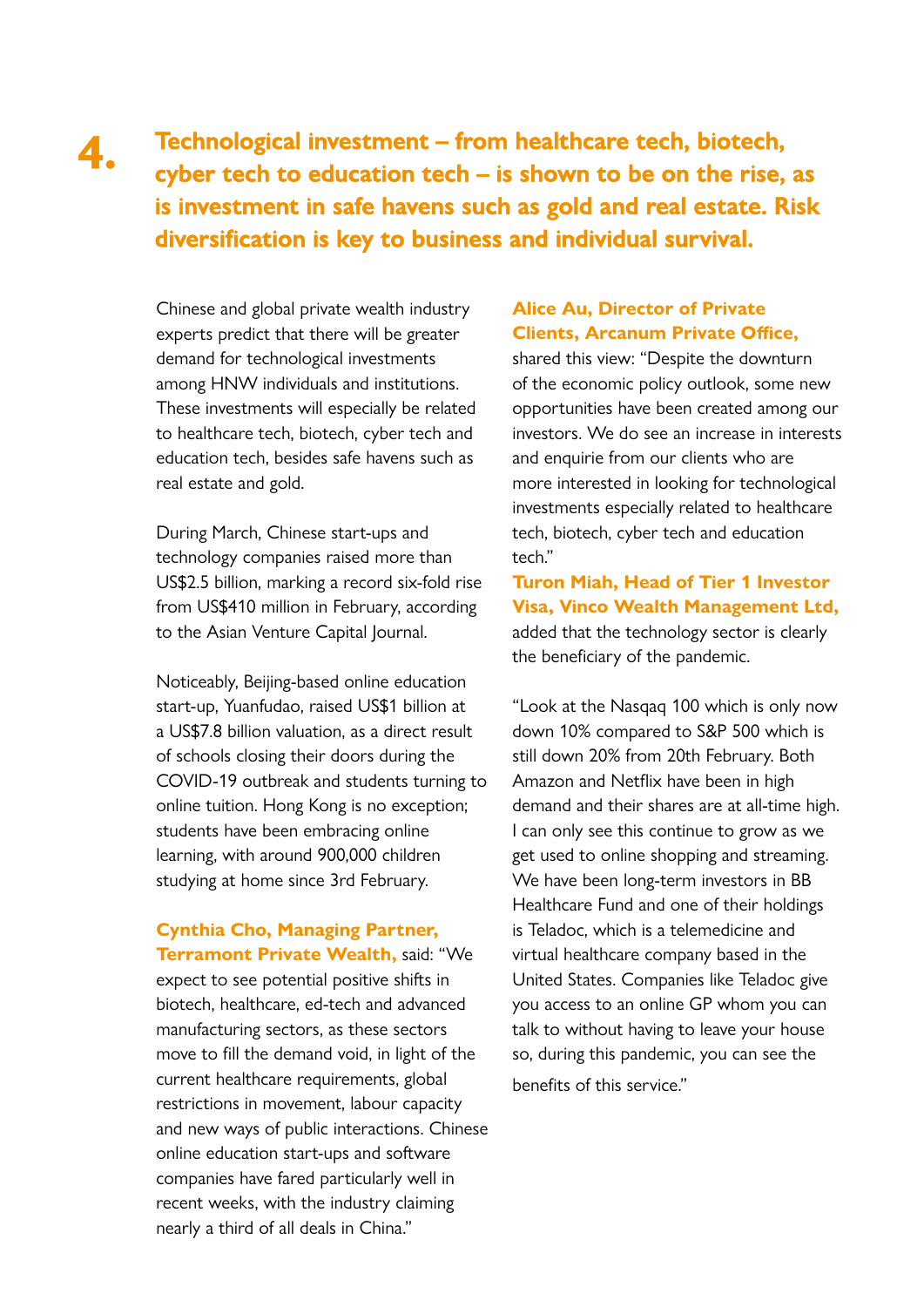### **Top 10 sectors for new investments in Q1 2020 (source: FT)**

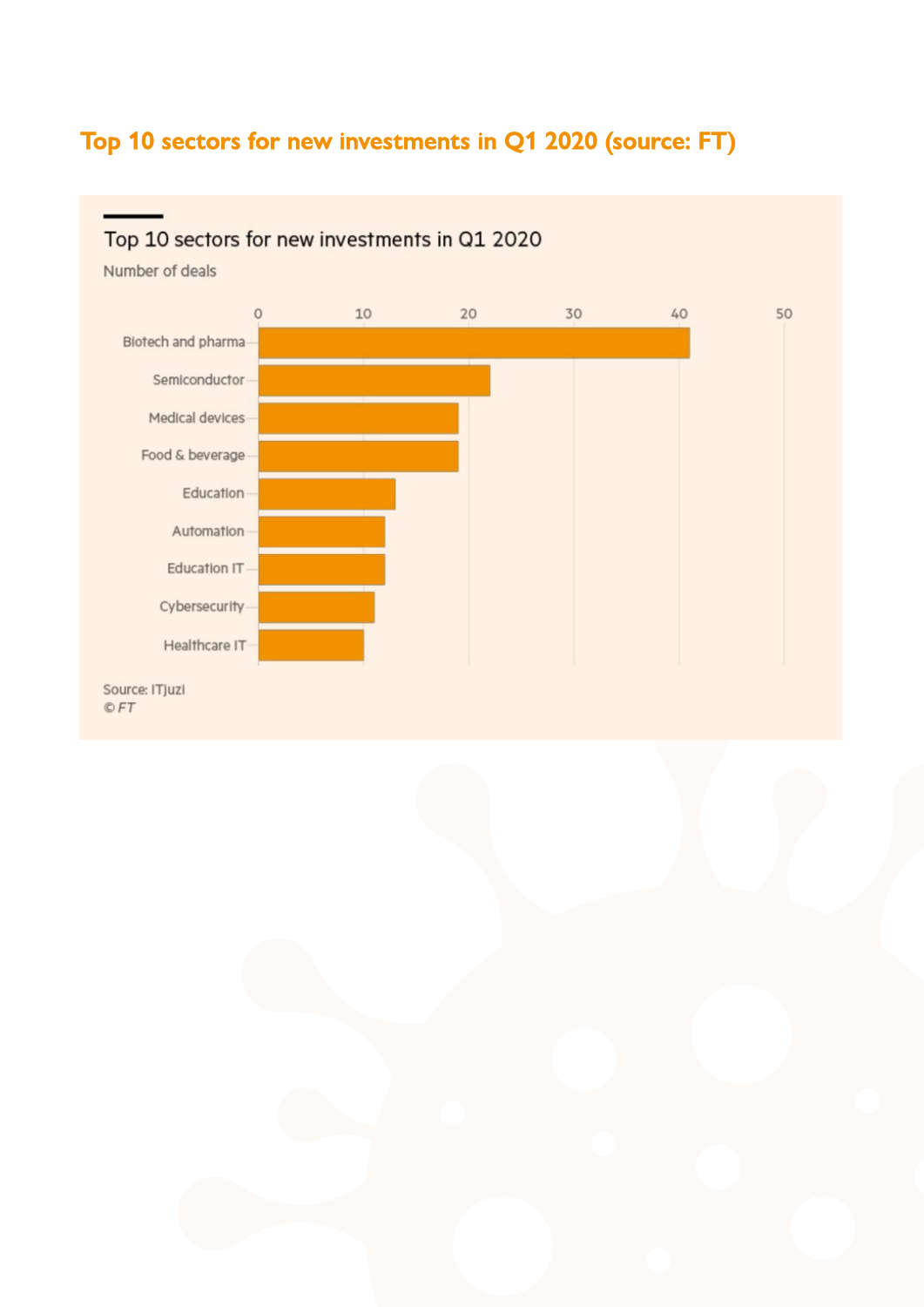# **CONCLUSION:**

While it is too early to speak with complete certainty, COVID-19 does present many opportunities for the Chinese, UK and global property and private wealth markets.

In China, domestic investors see the current situation as an opportunity to hunt for bargains. It is expected that deal volumes will gradually pick up during the second and third quarter of 2020, as the effects of the government's

stimulus measures begin to show. **As Edmond Yew, Former Chairman of Planning and Development Division (2017-19), The Hong Kong Institute of Surveyors,**  commented:

"The Chinese government hopes that the economy will develop steadily. To recover the losses of Q1 and Q2 this year, more measures should be taken to stimulate the economy, including promoting the development of the real estate industry [in Hong Kong and China] and opening the door to welcome more foreign investors. So, there will be more opportunities for the real estate industry [globally]."

Despite the unprecedented level of uncertainty caused by COVID-19, two things are certain: the world has become less global, and we will see

that in all sectors, including in traditional property and private wealth sectors, the pandemic will continue to fuel innovation, change and creativity.

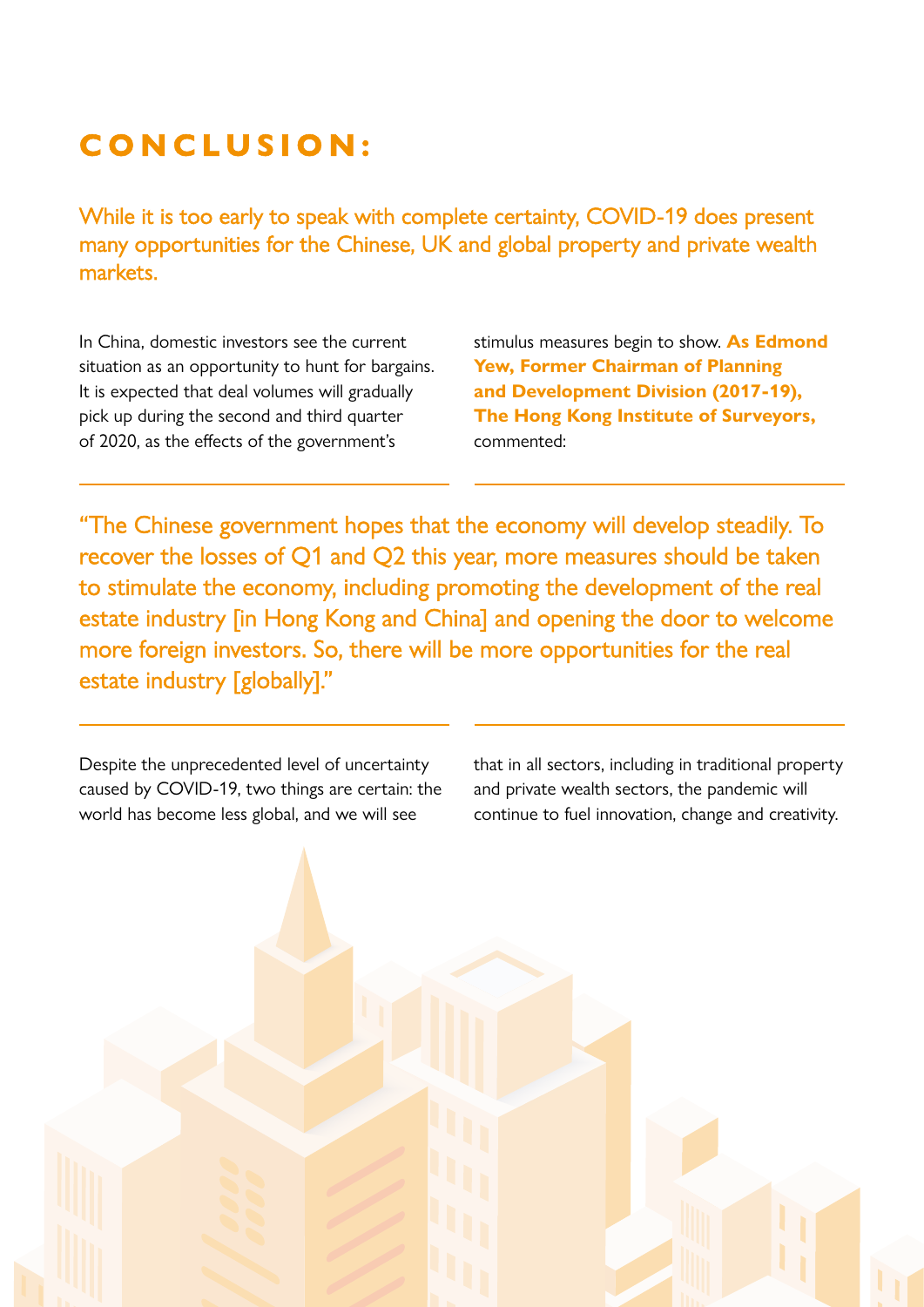# **NOTES TO THE EDITORS:**

This Thought Leadership Article was conducted by 11K Consulting, one of the UK's leading full-service PR and communications agencies for property, luxury and lifestyle brands.

Here is a full list of interviewees who were interviewed for this Article – Part 1 (not in any order):

- **1. Addy Wong, CEO, Centaline Property Agency Ltd - Asia Pacific**
- **2. Paddy Blewer, Director, Henley & Partners UK**
- **3. William Marriott, Partner (Private Property), Charles Russell Speechlys LLP**
- **4. Edmond Yew, Former Chairman of Planning and Development Division (2017-19), The Hong Kong Institute of Surveyors**
- **5. Slavica Milic, Senior Marketing Manager, Orascom Development Holding, Luštica Bay, Montenegro**
- **6. Philip Li, Partner, DKLM LLP**
- **7. Cynthia Cho, Managing Partner, Terramont Private Wealth**
- **8. Graham Rowan, Executive Chairman, Opulent Homes**
- **9. Belinda Zhu, Sales Director, Lessel Ltd**
- **10.Andrew Paulson RIBA ARB, Partner, Lees Associates LLP**
- **11.Alice Au, Director of Private Clients, Arcanum Private Office**
- **12.Yongyi Neathercoat, Chartered Financial Planner, Neathercoat Financial Planning**
- **13.Turon Miah, Head of Tier-1 Investor Visa, Vinco Wealth Management Ltd**
- **14.Joan Lim, Head of Investments, DWG Investment Ltd**
- **15.Tim Matcham, UK-based experienced property investor, author and mentor**

Appendix 1 includes more comments from experts on this subject.

#### Launching soon:

11K Thought Leadership Article – Part 2 will focus on key business lessons learnt by selected reputable experts in the property and private wealth sectors. It will be available in early May.

#### 11K China Insights Hub:

If you would like to receive our latest China Insights reports, Thought Leadership papers, webinars and private VIP shopping events, sign up to our newsletter now: **https://bit.ly/3cwkyd7** 

#### **Contact us:**

If you would like to speak to any of the experts above or to 11K about your Chinese PR and marketing strategy, please contact Sally Maier-Yip, Founder & MD, 11K Consulting, at **sally@11kconsulting.com or +44(0)7841377018 | www.11kconsulting.com**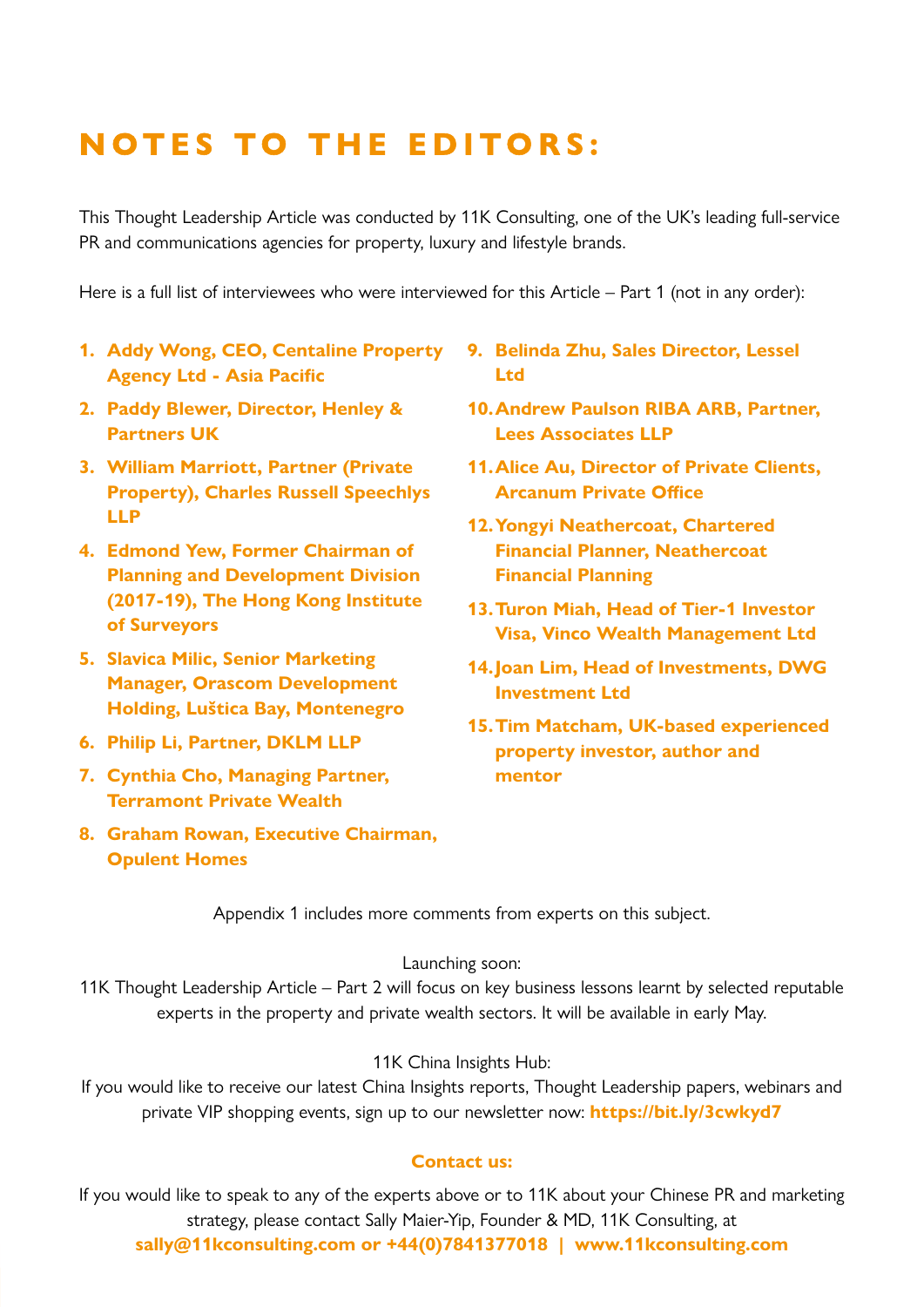# **APPENDIX 1:**

### **11K Thought Leadership Article – Part 1**

**Life After Coronavirus: What is Next for Chinese and Global Property and Private Wealth Markets?**

### **(A) PROPERTY-RELATED PERSPECTIVES**

#### **Edmond Yew, Former Chairman of Planning and Development Division (2017-19) of The Hong Kong Institute of Surveyors**

"Real estate companies in Hong Kong are being more cautious about investing in the next 12 months; unless they are fairly confident about the situation, they will continue to control costs. Some companies in the industry are taking advantage of low stock prices and low interest rates to repurchase their own shares with a plan to relaunch once the market resumes. Other companies are using this opportunity to conduct financial risk assessments."

#### **Philip Li, Partner, DKLM LLP**

"Coronavirus is unlikely to affect the individual's appetite to buy and sell residential properties. The investment in residential properties has been made less desirable due to the withdrawal of tax allowances and increasing stamp duty and land tax; however, I do not see there being any slowdown with conveyancing transactions which will follow the usual seasonal trends. The first-time buyer market is still very active whilst it remains supported by Government schemes and there will always be families upsizing or downsizing according to their circumstances. I have experienced a significant drop in local

buyers sourcing investment properties, although the appetite to buy investment properties from overseas buyers remains strong and will, in my view, continue to grow."

#### **Belinda Zhu, Sales Director, Lessel Ltd**

"Most of our clients are Chinese buyers from China who buy properties in the UK, mostly in London. There are two types: (1) The first is scared about the future and the global economy and, hence, suspends their plans. Instead of investing straight away, they adopt a 'wait and see' approach. They anticipate the London property market will crash in a few months, and will want to invest in the future; that is, they will hope to use the same investment amount to buy higher value properties in the future. (2) The other type needs to buy a property in the UK now. They have immigration plans and need to send their kids to study in the UK. They need to live here anyway and may feel it is an even better opportunity and good timing to invest in the UK now as the pound drops and major developers are offering extra discounts or other incentives such as furniture pack in the hope of securing a deal during the pandemic."

#### **Tim Matcham, UK-based experienced property investor, author and mentor**

"COVID-19 shows the importance of being able to act swiftly and to be independent of financial institutions in making investments. In other words, cash will be king and working with